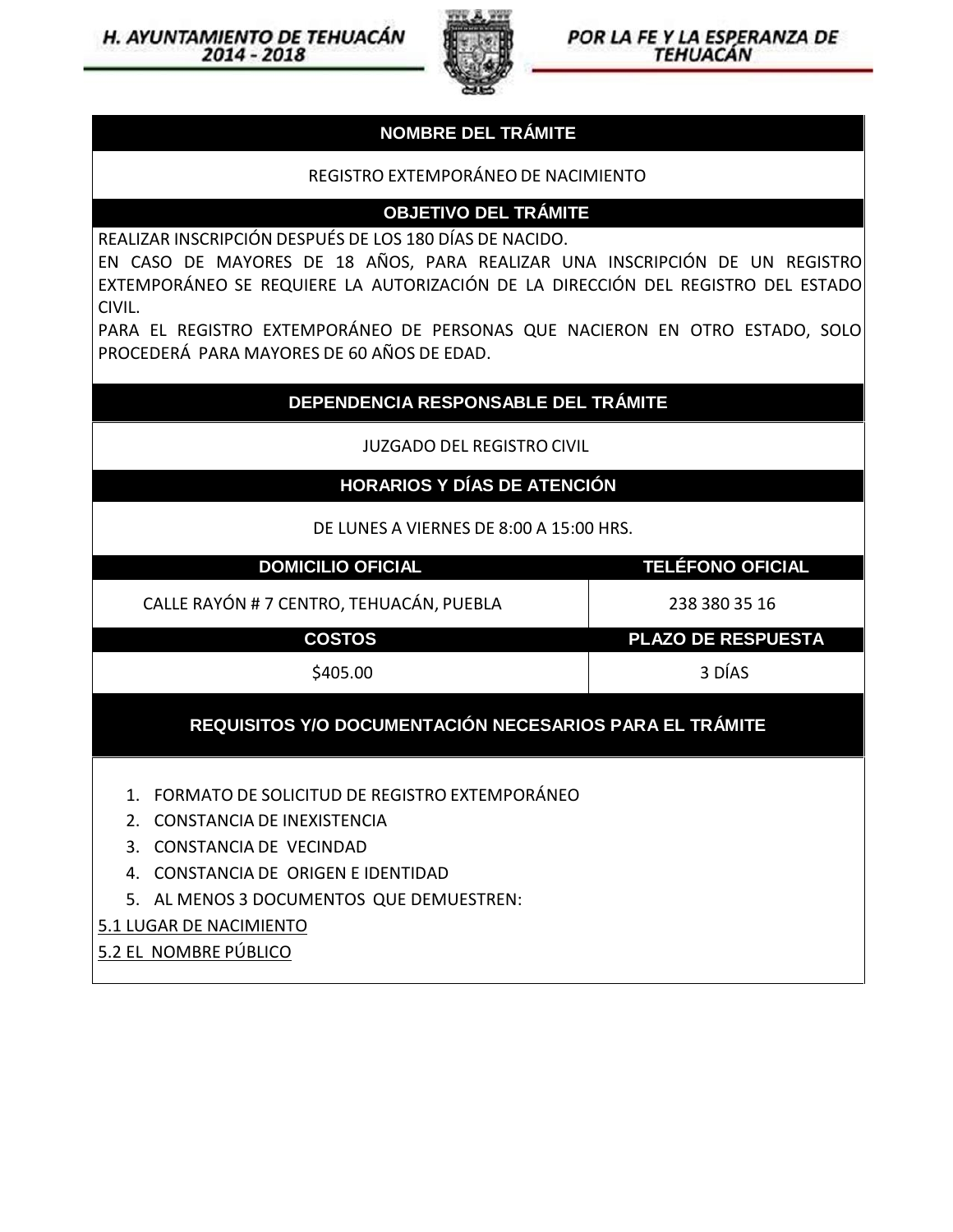

#### POR LA FE Y LA ESPERANZA DE **TEHUACÁN**

### **NOMBRE DEL TRÁMITE**

#### RECONOCIMIENTO DE HIJO

#### **OBJETIVO DEL TRÁMITE**

CONSTAR LA VOLUNTAD ESPONTÁNEA Y EXPRESA DE UNO O AMBOS PROGENITORES PARA CONSIDERAR COMO HIJO AL HABIDO DENTRO DESU RELACIÓN.

EL ACTA DE RECONOCIMIENTO DE HIJOS ES COMPLEMENTARIA AL ACTA DE NACIMIENTO Y PROCEDE SU ELABORACIÓN CUANDO AMBOS PADRES O ALGUNO DE ELLOS NO COMPARECIÓ AL MOMENTO DE REGISTRO DEL ACTA DE NACIMIENTO, AUNQUE APAREZCA SU NOMBRE EN DICHO DOCUMENTO. ART. 876 DEL C.C.V.

#### **DEPENDENCIA RESPONSABLE DEL TRÁMITE**

JUZGADO DELREGISTRO CIVIL

#### **HORARIOS Y DÍAS DE ATENCIÓN**

DE LUNES A VIERNES DE 8:00 A 15:00 HRS.

| <b>DOMICILIO OFICIAL</b>                                | <b>TELÉFONO OFICIAL</b>   |  |
|---------------------------------------------------------|---------------------------|--|
| CALLE RAYÓN # 7 CENTRO, TEHUACÁN, PUEBLA                | 238 380 35 16             |  |
| <b>COSTOS</b>                                           | <b>PLAZO DE RESPUESTA</b> |  |
| \$330.00                                                | 3 DÍAS                    |  |
| REQUISITOS Y/O DOCUMENTACIÓN NECESARIOS PARA EL TRÁMITE |                           |  |

- 1. SE REQUIERE TENER LA EDAD MÍNIMA PARA CONTRAER MATRIMONIO MÁS LA EDAD DEL HIJO. ARTS. 300 Y 553. DEL C.C.V.
- 2. SI EL HIJO ES MAYOR DE EDAD DEBE CONTAR CON EL RECONOCIMIENTO DEL MISMO. ART. 566 DEL C.C.V.
- 3. COMPARECENCIA DEL RECONOCIDO
- 4. COMPARECENCIA DEL (LOS) RECONOCEDOR (ES)
- 5. COPIA CERTIFICADA DEL ACTA DE NACIMIENTO DEL RECONOCIDO
- 6. DOS TESTIGOS
- 7. IDENTIFICACIONES OFICIALES DEL RECONOCEDOR, DE QUIEN OTORGA EL CONSENTIMIENTO Y DE LOS TESTIGOS.
- 8. EN CASO DE SER MANDATO JUDICIAL PRESENTAR LA CONSTANCIA QUE DECLARE EJECUTORIADA LA SENTENCIA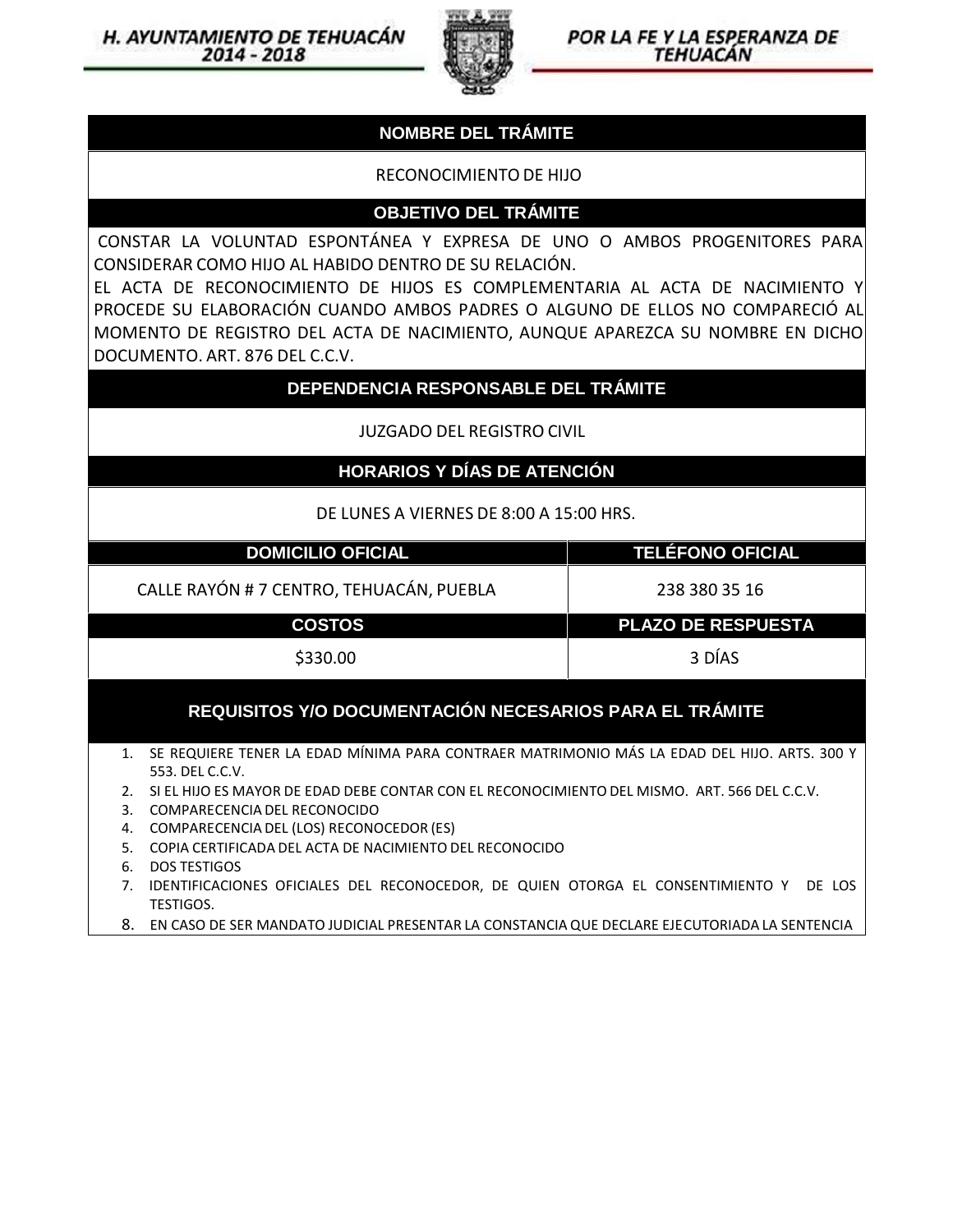



## **NOMBRE DEL TRÁMITE**

REGISTRO DE MATRIMONIO

#### **OBJETIVO DEL TRÁMITE**

REGISTRAR Y HACER CONSTAR DE MANERA FEHACIENTE LA UNIÓN DE DOS PERSONAS

#### **DEPENDENCIA RESPONSABLE DEL TRÁMITE**

JUZGADO DELREGISTRO CIVIL

#### **HORARIOS Y DÍAS DE ATENCIÓN**

DE LUNES A VIERNES DE 8:00 A 15:00 HRS

**DOMICILIO OFICIAL TELÉFONO OFICIAL**

CALLE RAYÓN # 7 CENTRO, TEHUACÁN, PUEBLA 238 380 35 16

**COSTOS PLAZO DE RESPUESTA**

SEGÚN DÍA Y HORARIO DE 3 DÍAS A 11 DÍAS

#### **REQUISITOS Y/O DOCUMENTACIÓN NECESARIOS PARA EL TRÁMITE**

1. HABER CUMPLIDO 16 AÑOS. NO PUEDEN CONTRAER MATRIMONIO MENORES DE 16 AÑOS

- 2. EN CASO DE SER MENOR DE 18 AÑOS SE REQUIERE LA AUTORIZACIÓN Y COMPARECENCIA DE LOS PADRES
- 3. COPIA CERTIFICADA DEL ACTA DE NACIMIENTO DE CADA UNO DELOS CONTRAYENTES.
- 4. EXÁMENES MÉDICOS PRENUPCIALES Y DE V.I.H. POR CADA UNO DELOS CONTRAYENTES EXPEDIDA DE ACUERDO A LA LEY GENERAL DE SALUD.(15 DÍAS DE VIGENCIA)
- 5. CUATRO TESTIGOS EN LA PRESENTACIÓN Y DOS DEL MATRIMONIO.
- 6. IDENTIFICACIÓN OFICIAL DE LOS CONTRAYENTES, PADRES DE LOS MISMOS Y SUS TESTIGOS.
- 7. EN CASO DESER EXTRANJERO PRESENTAR LA FM1, PASAPORTE Y ACTA DE NACIMIENTO
- 8. DEPENDIENDO DELCASO: COPIA CERTIFICADA DE MATRIMONIO CON LA ANOTACIÓN DEL DIVORCIO, COPIA CERTIFICADA DEL ACTA DE DIVORCIO O COPIA CERTIFICADA DEL ACTA DE DEFUNCIÓN.
- 9. PUBLICAR LA PRESENTACIÓN EN UN LUGAR VISIBLE DURANTE 8 DÍAS NATURALES. ART. 893 DEL C.C.V.

10. 10. EL MATRIMONIO SE CELEBRARÁ DESPUÉS DE LOS 8 DÍAS SIGUIENTES A LA PRESENTACIÓN MATRIMONIAL. ART. 894 DEL C.C.V.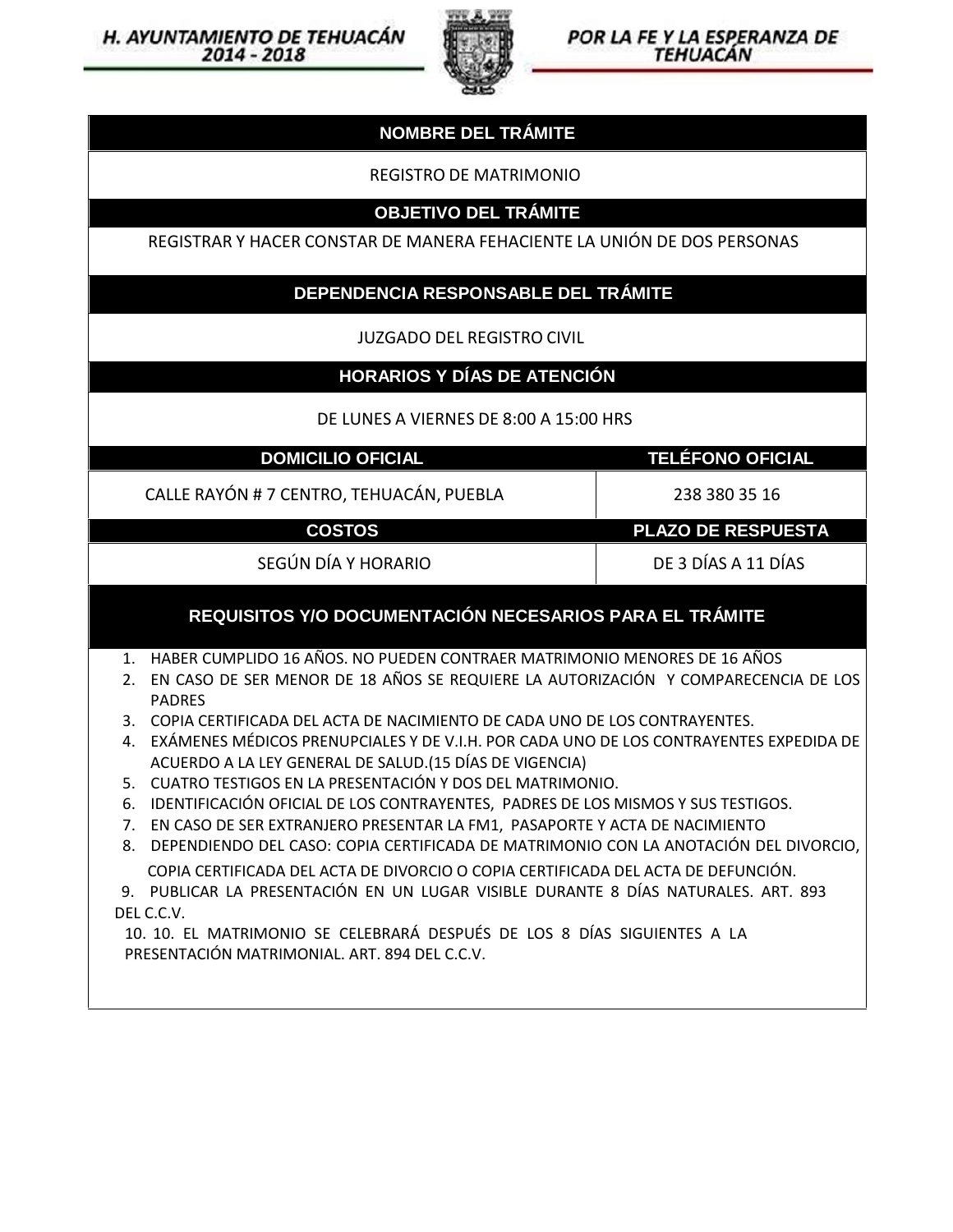



#### **NOMBRE DEL TRÁMITE**

REGISTRO DE DIVORCIO

**OBJETIVO DEL TRÁMITE**

REGISTRAR Y HACER CONSTAR DE MANERA FEHACIENTE LA SEPARACIÓN DE DOS PERSONAS.

## **DEPENDENCIA RESPONSABLE DEL TRÁMITE**

JUZGADO DEL REGISTRO CIVIL

#### **HORARIOS Y DÍAS DE ATENCIÓN**

DE LUNES A VIERNES DE 8:00 A 15:00 HRS.

**DOMICILIO OFICIAL TELÉFONO OFICIAL**

CALLE RAYÓN # 7 CENTRO, TEHUACÁN, PUEBLA 238 380 35 16

**COSTOS PLAZO DE RESPUESTA**

\$369.00 20 DÍAS A UN MES

# **REQUISITOS Y/O DOCUMENTACIÓN NECESARIOS PARA EL TRÁMITE**

1. AUTORIZACIÓN DEL DIVORCIO ADMINISTRATIVO O SENTENCIA EJECUTORIADA DEL DIVORCIO JUDICIAL.

2. ACTA DE MATRIMONIO.

3. ACTA DE NACIMIENTO DE AMBOS.

4. IDENTIFICACIÓN OFICIAL (AMBOS)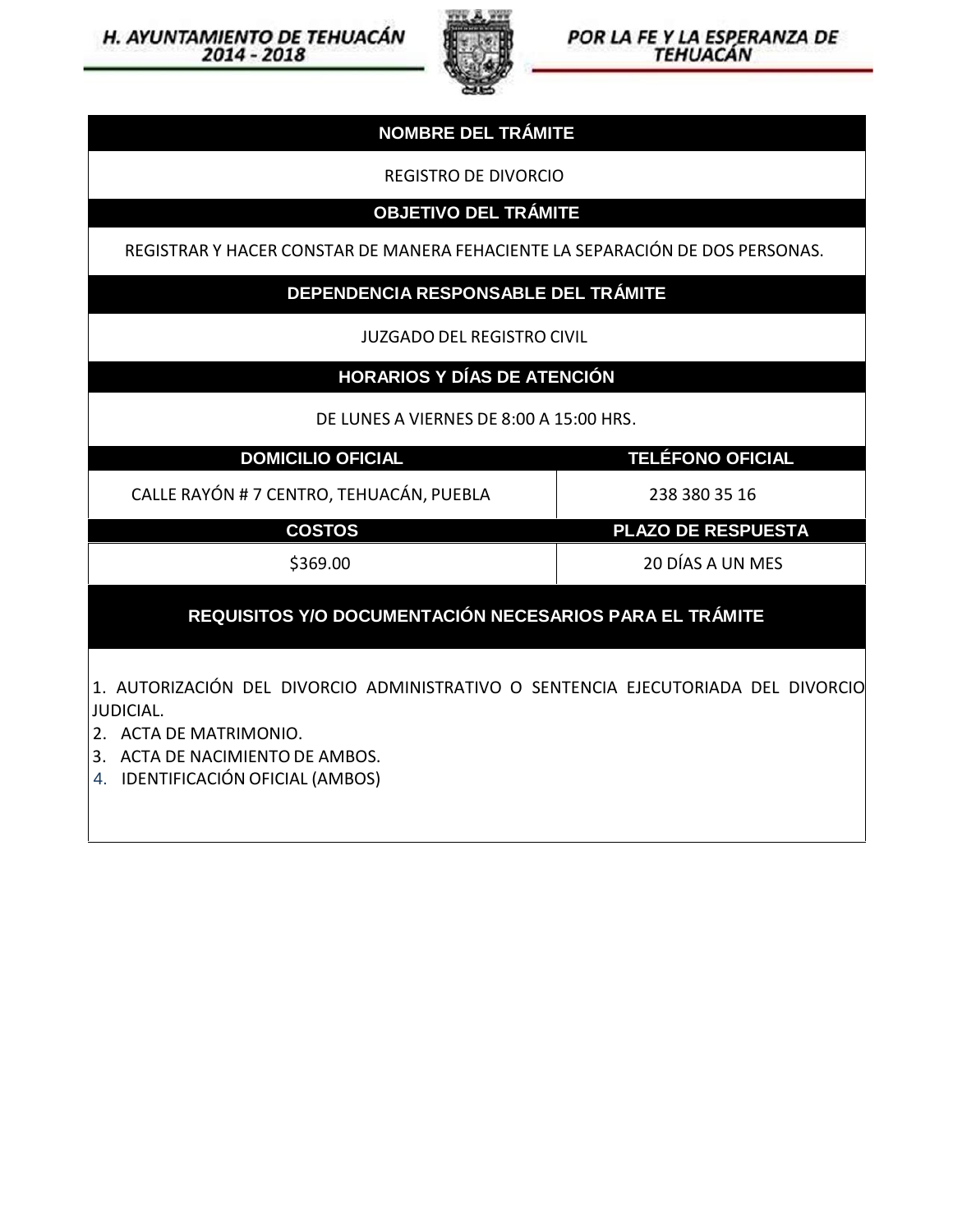

POR LA FE Y LA ESPERANZA DE **TEHUACÁN** 

## **NOMBRE DEL TRÁMITE**

REGISTRO DE DEFUNCIÓN

**OBJETIVO DEL TRÁMITE**

DECLARAR LEGALMENTE EL FALLECIMIENTO DE UNA PERSONA. DAR FIN A LA CAPACIDAD JURÍDICA QUE SE ADQUIRIÓ CON EL NACIMIENTO, ES DECIR TERMINAN LOS DERECHOS Y OBLIGACIONES DE LA PERSONA.

#### **DEPENDENCIA RESPONSABLE DEL TRÁMITE**

JUZGADO DEL REGISTRO CIVIL

**HORARIOS Y DÍAS DE ATENCIÓN**

DE LUNES A VIERNES DE 8:00 A 15:00 HRS

**DOMICILIO OFICIAL TELÉFONO OFICIAL**

CALLE RAYÓN # 7 CENTRO, TEHUACÁN, PUEBLA 238 380 35 16

**COSTOS PLAZO DE RESPUESTA**

DEPENDIENDOSECCIÓN AL MOMENTO

#### **REQUISITOS Y/O DOCUMENTACIÓN NECESARIOS PARA EL TRÁMITE**

1. CERTIFICADO DE DEFUNCIÓN

2. 1 DECLARANTE Y 2 TESTIGOS

- 3. IDENTIFICACIONES OFICIALES DEL DECLARANTE Y LOS TESTIGOS.
- 4. COPIA CERTIFICADA DE ACTA DE NACIMIENTO (SI EL FINADO FUE REGISTRADO DE 1982 EN ADELANTE)
- 5. CREDENCIAL DE ELECTOR DEL FINADO, DE SER POSIBLE.
- 6. TÉRMINO:
- DENTRO DE LAS 48 HORAS POSTERIORES AL FALLECIMIENTO.
- NINGÚN ENTIERRO O CREMACIÓN SE HARÁ SIN AUTORIZACIÓN POR ESCRITO. ART. 912 DEL C.C.V.
- NO SE PROCEDERÁ AL ENTIERRO O CREMACIÓN HASTA QUE PASEN 24 HORAS. ART. 913 DEL C.C.V.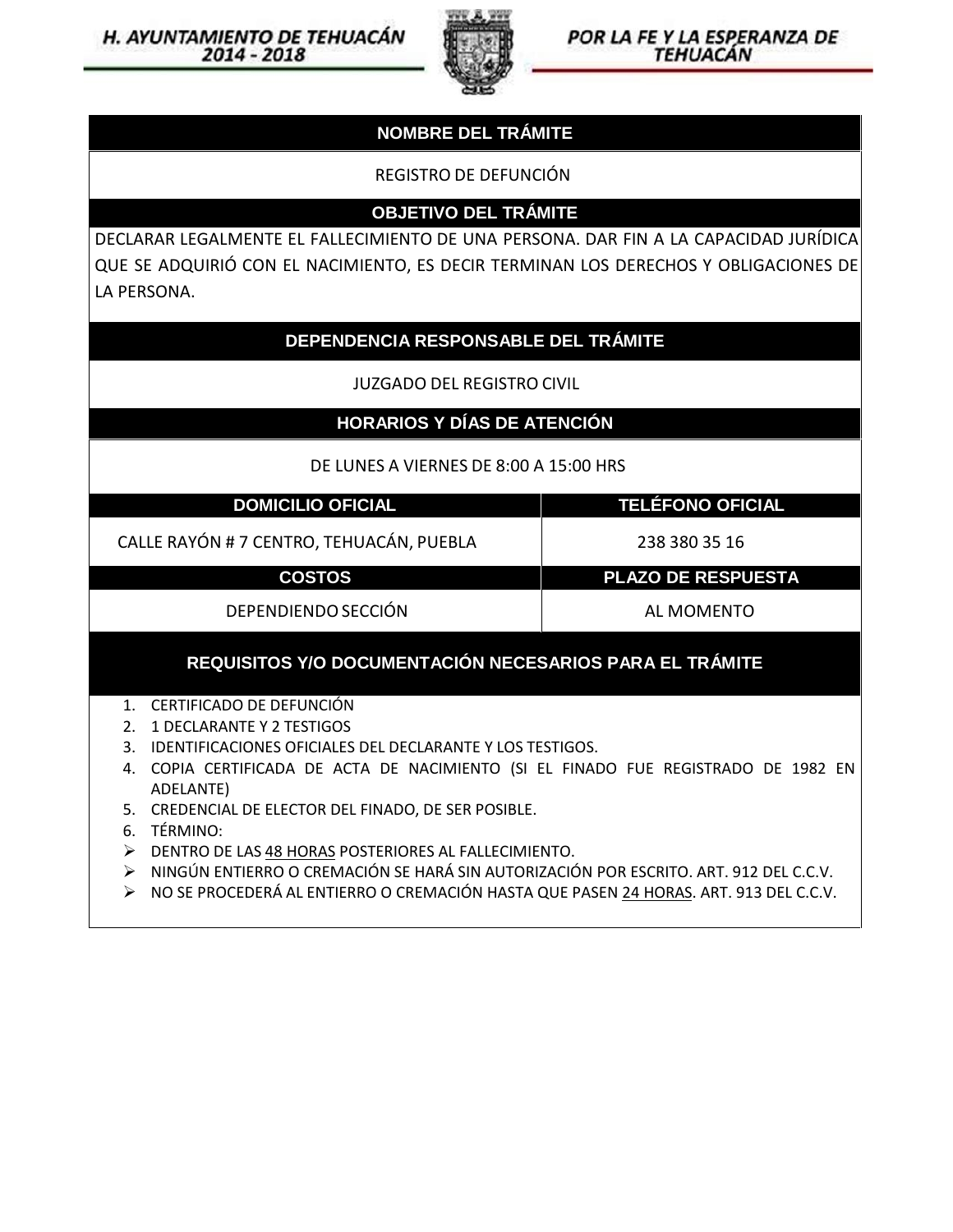

POR LA FE Y LA ESPERANZA DE TEHUACÁN

### **NOMBRE DEL TRÁMITE**

REGISTRO OPORTUNO DE NACIMIENTO

**OBJETIVO DEL TRÁMITE**

CREAR Y ENTREGA EL ACTA DE NACIMIENTO, LA CUAL OTORGA IDENTIDAD, PERSONALIDAD JURÍDICA ANTE LA SOCIEDAD, SU NACIONALIDAD Y FILIACIÓN.

**DEPENDENCIA RESPONSABLE DEL TRÁMITE**

JUZGADO DEL REGISTRO CIVIL

#### **HORARIOS Y DÍAS DE ATENCIÓN**

LUNES A VIERNES DE 8:00 HRS A 15 HRS.

| <b>DOMICILIO OFICIAL</b> |  |
|--------------------------|--|
|                          |  |
|                          |  |

CALLE RAYÓN # 7 CENTRO, TEHUACÁN, PUEBLA 238 380 35 16

**DOMICILIO OFICIAL TELÉFONO OFICIAL**

**COSTOS PLAZO DE RESPUESTA**

\$183.00 1 DÍA

#### **REQUISITOS Y/O DOCUMENTACIÓN NECESARIOS PARA EL TRÁMITE**

- 1. PRESENTACIÓN DEL NIÑO (A)
- 2. COMPARECENCIA DEL PADRE, MADRE, AMBOS U OTRO
- 3. CERTIFICADO DE NACIMIENTO, AUTORIZADO POR LA SECRETARIA DE SALUD (OBLIGATORIO A PARTIR DEL 2008)
- 4. IDENTIFICACIÓN OFICIAL DE QUIEN O QUIENES COMPARECEN. (MENORES DE EDAD PRESENTAR CONSTANCIA DE IDENTIDAD)
- 5. ACTA DE NACIMIENTO Y MATRIMONIO (EN CASO DE SER CASADOS) DE LOS PADRES ART. 858, 862,864 DEL C.C.V.
- 6. DOS TESTIGOS ART. 859 DEL C.C.V.
- 7. IDENTIFICACIÓN OFICIAL DE LOS TESTIGOS
- 8. SI UNO O AMBOS PADRES SON EXTRANJEROS, DEBERÁN IDENTIFICARSE CON PASAPORTE VIGENTE, Y ACREDITAR SU LEGAL ESTANCIA EN EL PAÍS CON SU DOCUMENTACIÓN MIGRATORIA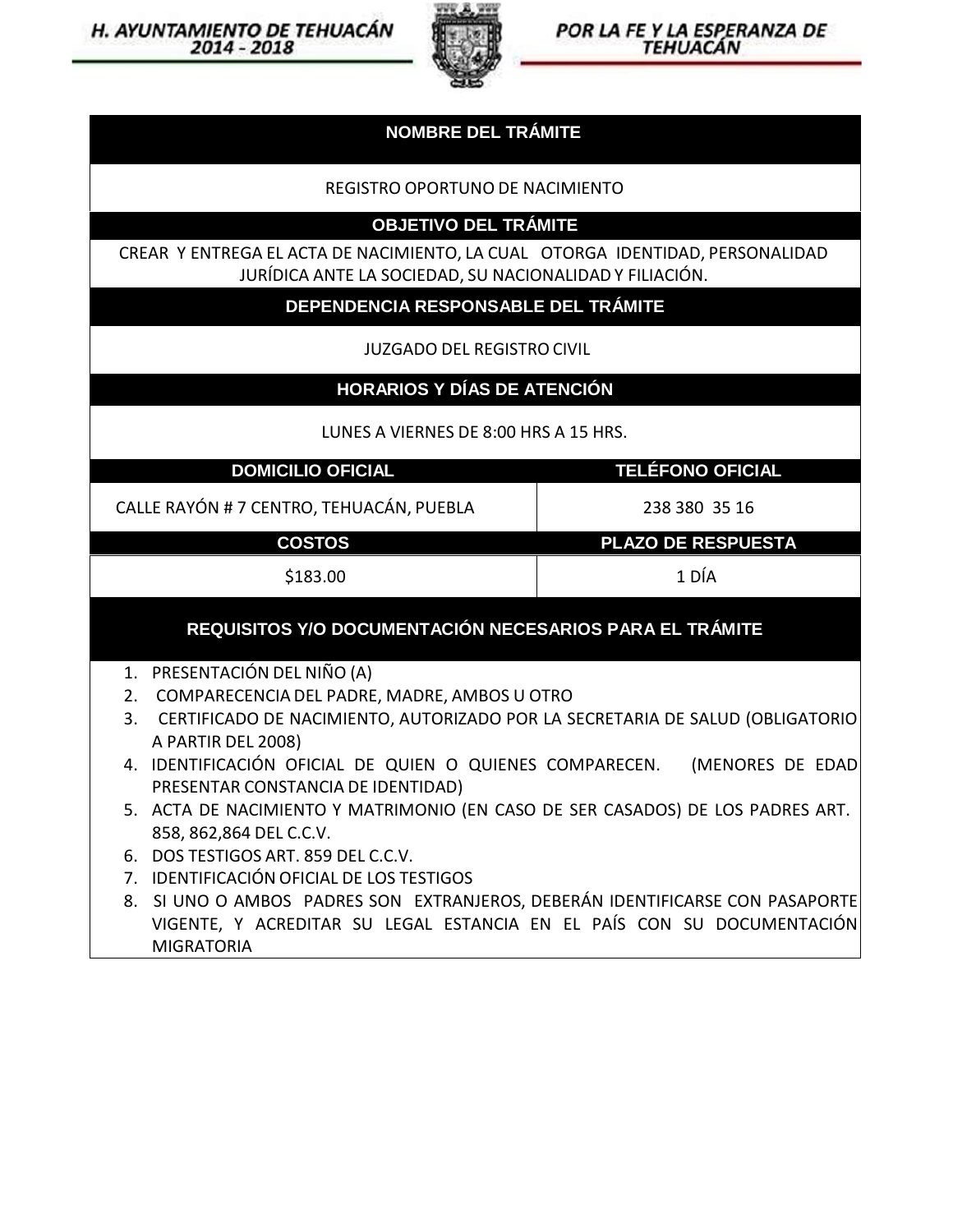

POR LA FE Y LA ESPERANZA DE TEHUACÁN

## **NOMBRE DEL TRÁMITE**

EXPEDICIÓN DE COPIAS CERTIFICADAS (EXTRACTO DENACIMIENTO, DEFUNCIÓN, MATRIMONIO)

# **OBJETIVO DEL TRÁMITE**

PROPORCIONAR EXTRACTO DEL LIBRO CERTIFICADA PARA SOLVENTAR LOS TRAMITES QUE LAS PERSONAS NECESITAN (PASAPORTES, ESCUELAS) ETC.

**DEPENDENCIA RESPONSABLE DEL TRÁMITE**

JUZGADO DEL REGISTRO CIVIL

# **HORARIOS Y DÍAS DE ATENCIÓN**

LUNES A VIERNES DE 8:00 HRS A 15 HRS.

**DOMICILIO OFICIAL TELÉFONO OFICIAL**

CALLE RAYÓN # 7 CENTRO, TEHUACÁN, PUEBLA 238 380 35 16

**COSTOS PLAZO DE RESPUESTA**

\$145.00 3 DÍAS

**REQUISITOS Y/O DOCUMENTACIÓN NECESARIOS PARA EL TRÁMITE**

1.- COPIA SIMPLE DEL ACTA DE NACIMIENTO O DELA CURP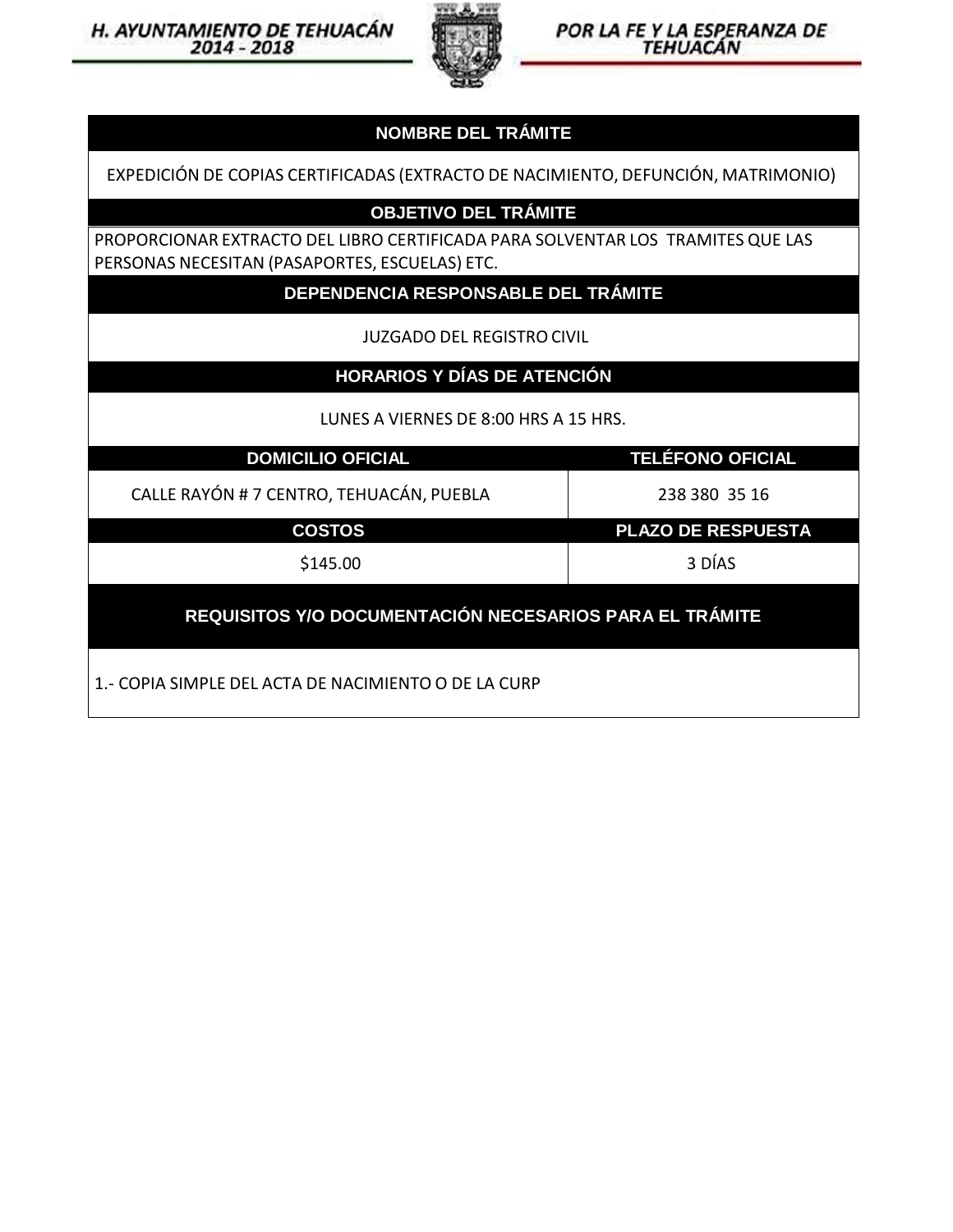H. AYUNTAMIENTO DE TEHUACÁN



POR LA FE Y LA ESPERANZA DE

| <b>NOMBRE DEL TRÁMITE</b>                                   |                         |  |
|-------------------------------------------------------------|-------------------------|--|
| <b>CONSTANCIA DE SOLTERÍA</b>                               |                         |  |
| <b>OBJETIVO DEL TRÁMITE</b>                                 |                         |  |
| COMPROBAR QUE NO SE HA CONTRAÍDO MATRIMONIO EN ESTE JUZGADO |                         |  |
| DEPENDENCIA RESPONSABLE DEL TRÁMITE                         |                         |  |
| <b>JUZGADO DEL REGISTRO CIVIL</b>                           |                         |  |
| <b>HORARIOS Y DÍAS DE ATENCIÓN</b>                          |                         |  |
| LUNES A VIERNES DE 8:00 HRS A 15 HRS.                       |                         |  |
| <b>DOMICILIO OFICIAL</b>                                    | <b>TELÉFONO OFICIAL</b> |  |
| CALLE RAYÓN # 7 CENTRO, TEHUACÁN, PUEBLA                    | 238 380 35 16           |  |
| <b>COSTOS</b>                                               | PLAZO DE RESPUESTA      |  |
| \$81.00                                                     | 3 DÍAS                  |  |
| REQUISITOS Y/O DOCUMENTACIÓN NECESARIOS PARA EL TRÁMITE     |                         |  |
| 1.- COPIA SIMPLE DEL ACTA DE NACIMIENTO                     |                         |  |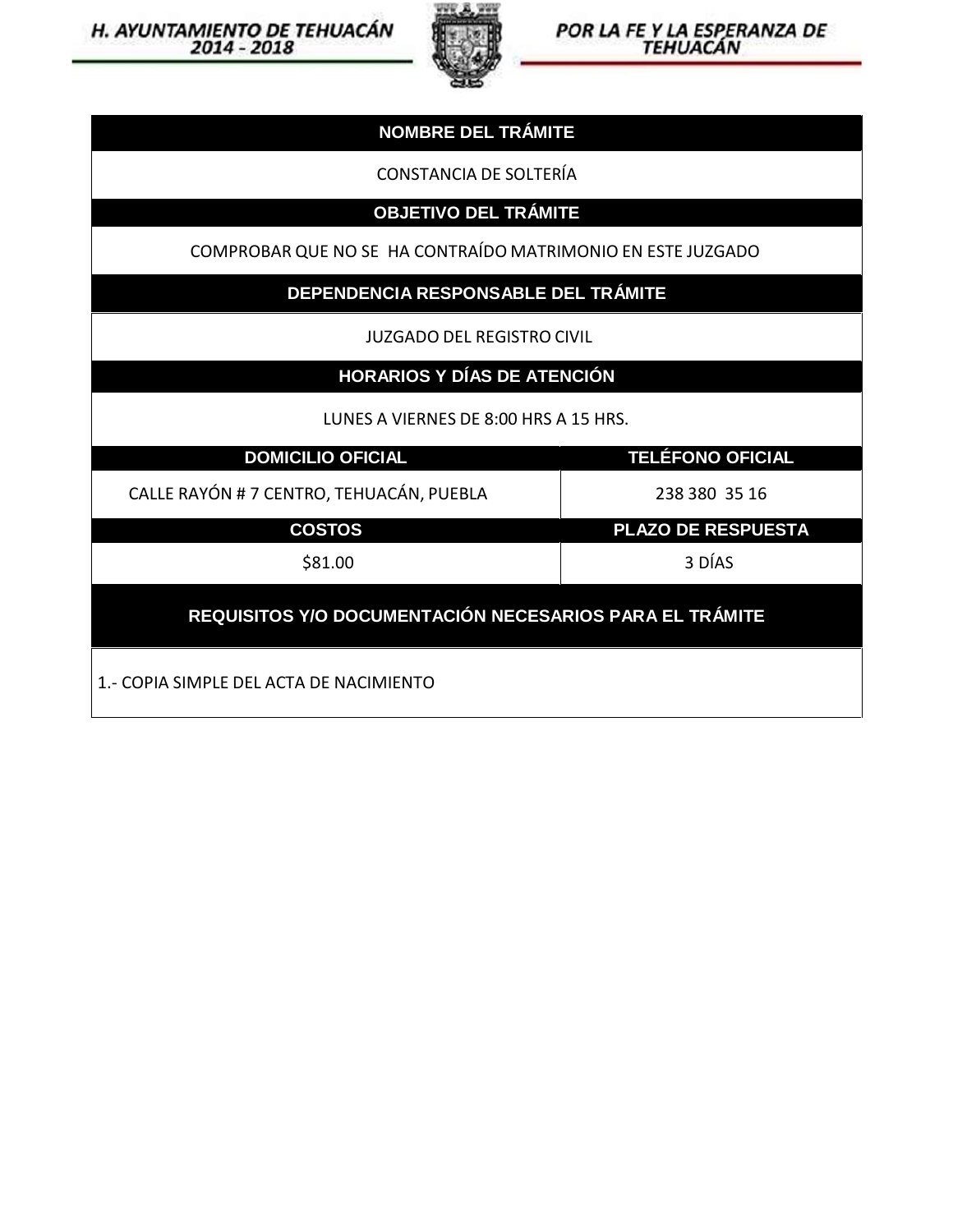

POR LA FE Y LA ESPERANZA DE TEHUACÁN

## **NOMBRE DEL TRÁMITE**

CONSTANCIA DE NO REGISTRO

**OBJETIVO DEL TRÁMITE**

COMPROBAR QUE LA PERSONA NO ESTÉ REGISTRADA EN ESTE JUZGADO

**DEPENDENCIA RESPONSABLE DEL TRÁMITE**

JUZGADO DEL REGISTRO CIVIL

**HORARIOS Y DÍAS DE ATENCIÓN**

LUNES A VIERNES DE 8:00 HRS A 15 HRS.

**DOMICILIO OFICIAL TELÉFONO OFICIAL**

CALLE RAYÓN # 7 CENTRO, TEHUACÁN, PUEBLA 238 380 35 16

**COSTOS PLAZO DE RESPUESTA**

0 A 3 AÑOS \$154.00 3 A 6 AÑOS \$227.00

3 DÍAS

**REQUISITOS Y/O DOCUMENTACIÓN NECESARIOS PARA EL TRÁMITE**

1.- CERTIFICADO DE NACIMIENTO, EN CASO DE NO SER CASADO PRESENTAR ACTAS DE NACIMIENTO DEAMBOS PADRES, IDENTIFICACIÓN CON FOTOGRAFÍA DE AMBOS PADRES (TODO EN COPIAS)